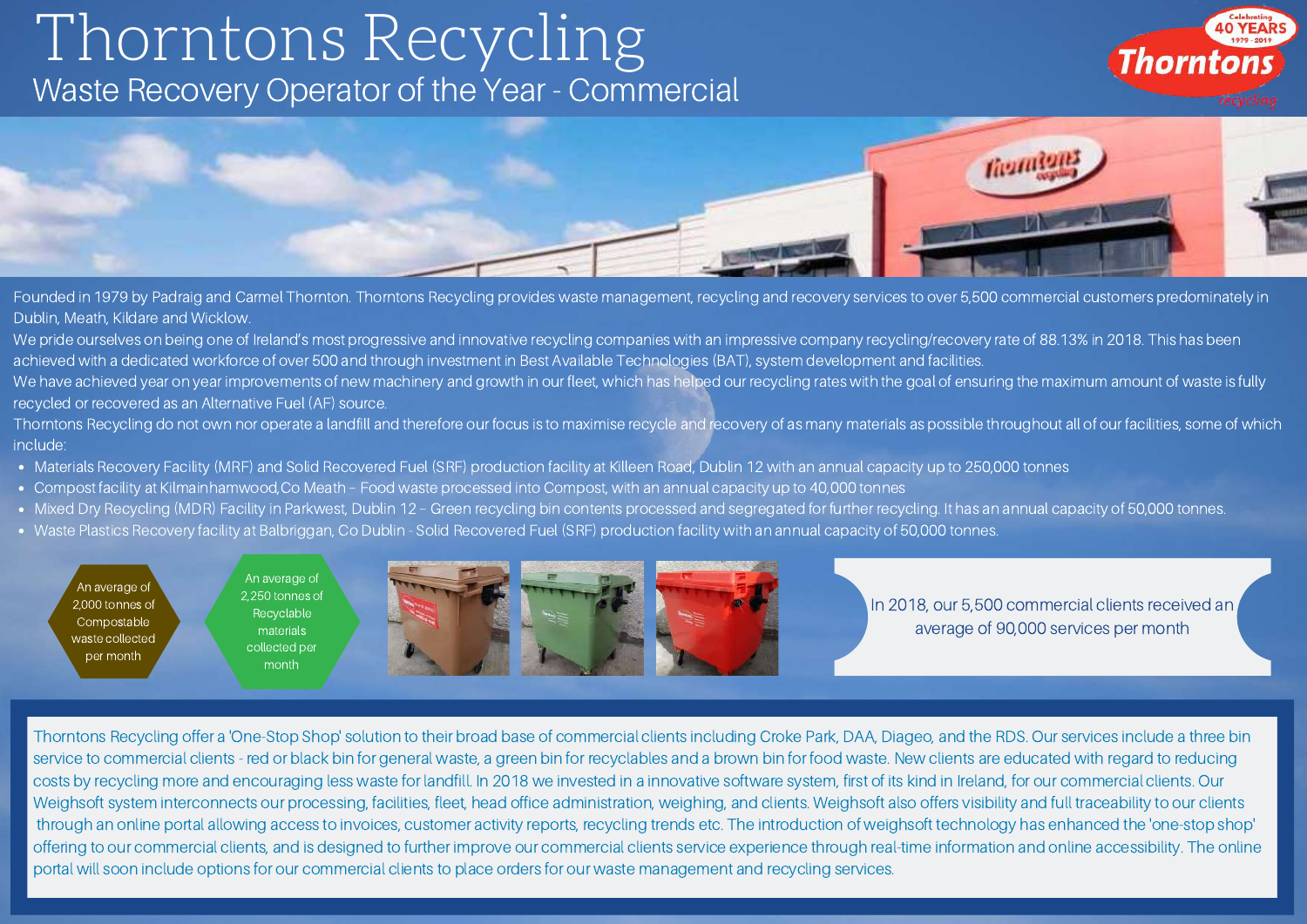## **Waste Diverted From Landfill**



Within Weighsoft, our communication process has become more client friendly and efficient. Clients receive automatic text messages should there be a change to their scheduled service. They receive pre-scheduled notifications from our credit control team. Monthly advanced waste reports highlighting recycling percentages, are issued electronically to our clients who also have access through the online portal. All new commercial clients are issued a 'Welcome Letter' which confirms their unique customer account credentials, pricing structure per waste type, service days and schedules, departmental contact details, and all listed services within our 'One-Stop Shop' solution. The commercial account managers role consists of;

- Provide Ongoing Staff and Management Recycling Awareness, Education/ Training/ etc.
- Liaising and working with key areas such as cleaning and maintenance departments to improve recycling rates and reduce skip/bin movements where possible.
- Regular site visits to ensure agreed services are running as contracted (weekly, monthly, etc)
- Regular updates on legislative changes.
- Introduction of a Green Committee involving key staff where applicable
- Staff and Management "Buy in" through awareness and Affinity Schemes. Staff affinity schemes include reduced rates on household and skip services from Thorntons Recycling for staff and families.
- Introduction of best practice and continuous updates on new processes to aid segregation and diversion from landfill. E.g. introduction of compostable disposable options where appropriate,
- Promoting "recycle more = pay less" message
- Implement a "3 bin system" throughout all sites

The company continue to train and educate clients on the importance of recycling correctly (putting the right items in the correct bin) and reducing single use plastics. We offer our services to promote these areas in client's workplaces and give educational talks about the importance of segregating waste correctly. Each client is assigned a dedicated Commercial Account Manager. Our goal with our commercial clients is to forge 'partnerships', we work closely with our clients to educate and encourage recycling awareness. We work in partnership to tailor recycling awareness campaigns, and assist our clients in planning awareness days at their sites. Literature/recycling information/fun facts/sponsored prizes and client initiatives are all part of the education and awareness days. The message is simple "the more you recycle, the less you pay". Colour coded posters/signage are issued in conjunction with the colour coded three bin system in both pictorial and written format.

We offer an 'open door' policy where we invite our clients to come and visit our facilities. This gives the client an overview of the process for handling various waste types to get a better understanding of the benefits of on site segregation. This can then be filtered through the departments and company to achieve better recycling rates. A number of short videos have been produced which give an overview of our facilities, which clients use during training and awareness sessions with staff. The videos are also available on the Thorntons Recycling Website www.thorntons-recycling.ie.

Each client has their own way of reducing, reusing and recycling materials inside the company. For example, a number of clients have removed all non recyclable coffee cups and have replaced them with compostable cups, among other compostable kitchen utensils. They have also marked all materials with a colour coded system to identify which bin they should be deposited in.

Thorntons Recycling have produced new recycling bin labels for clients. These labels are based on the most recent recycling list created by Repak. These labels are easy to read and understand. They should help end users improve their recycling rates! These labels work in conjunction with our 3 Bin system. Repak's mission statement is "To meet member's obligations and to support Ireland in achieving the Recovery and Recycling targets for packaging waste generated each year." As a recovery operator, we strive to educate our customers on the importance of recycling correctly and reducing single used plastics. We offer flexible and varied service solutions to suit all of our commercial clients, throughout all business sectors.





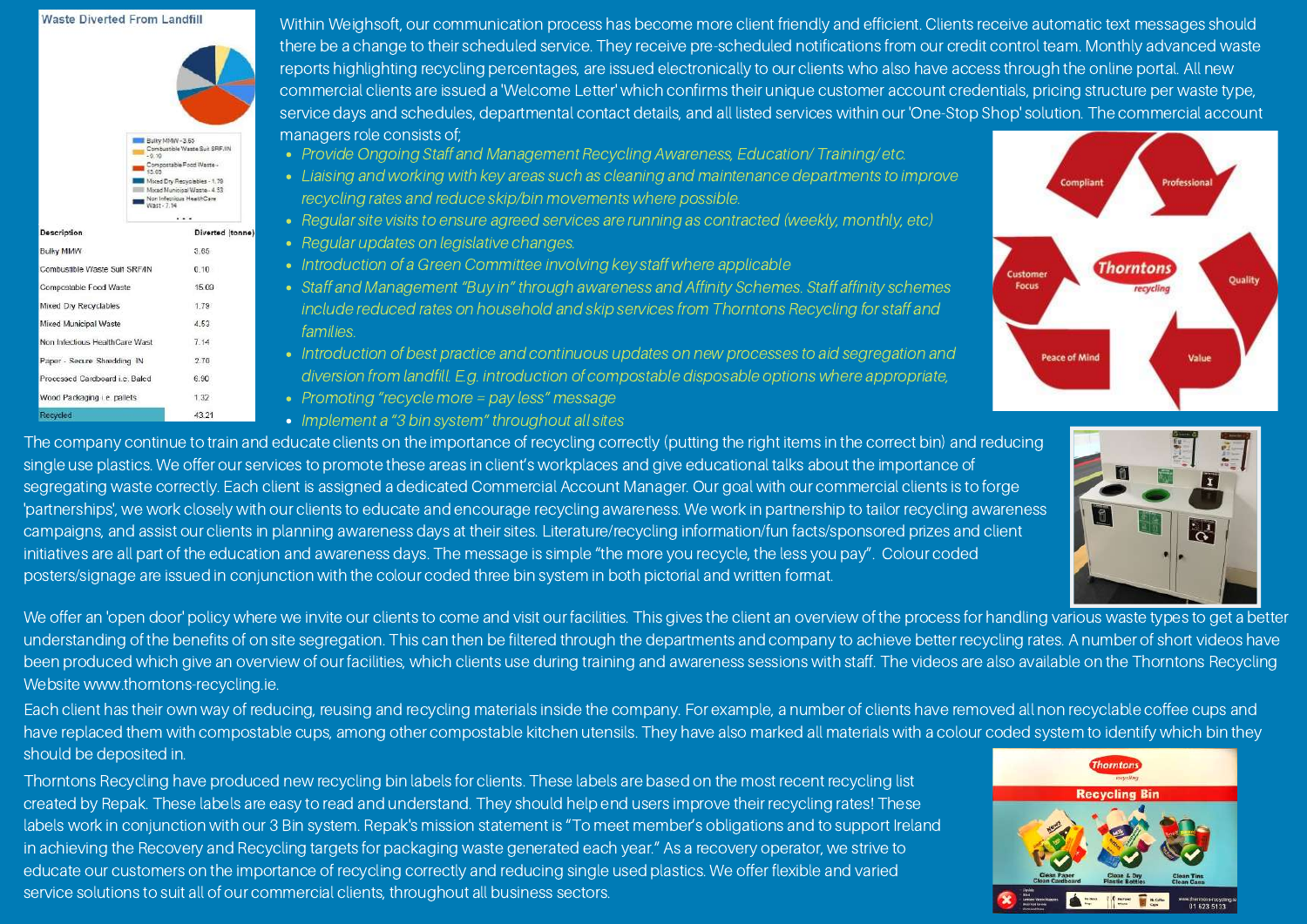

We offer "Education & Awareness" programmes to our commercial clients. The basis of the training programmes is to encourage and educate clients to reduce the level of waste going to landfill and increasing the levels of recycling on site. Colour coded bin systems are implemented as follows to encourage on site segregation. We offer a red bin for the general waste, a green bin for the recycling waste and a brown bin for the compostable food waste. These bins are not only colour coded but they are labeled too with images of what material goes in each bin. The colour coded bins are mirrored internally and externally to avoid contamination. In larger organisations, we hold Green Awareness Days where we set up in staff canteens and host questionnaires/competitions. We encourage staff to engage in conversations about in-house recycling relevant to their department. As an incentive, we sponsor prizes on the day based on competitions on specific recycling initiatives relevant to each company.